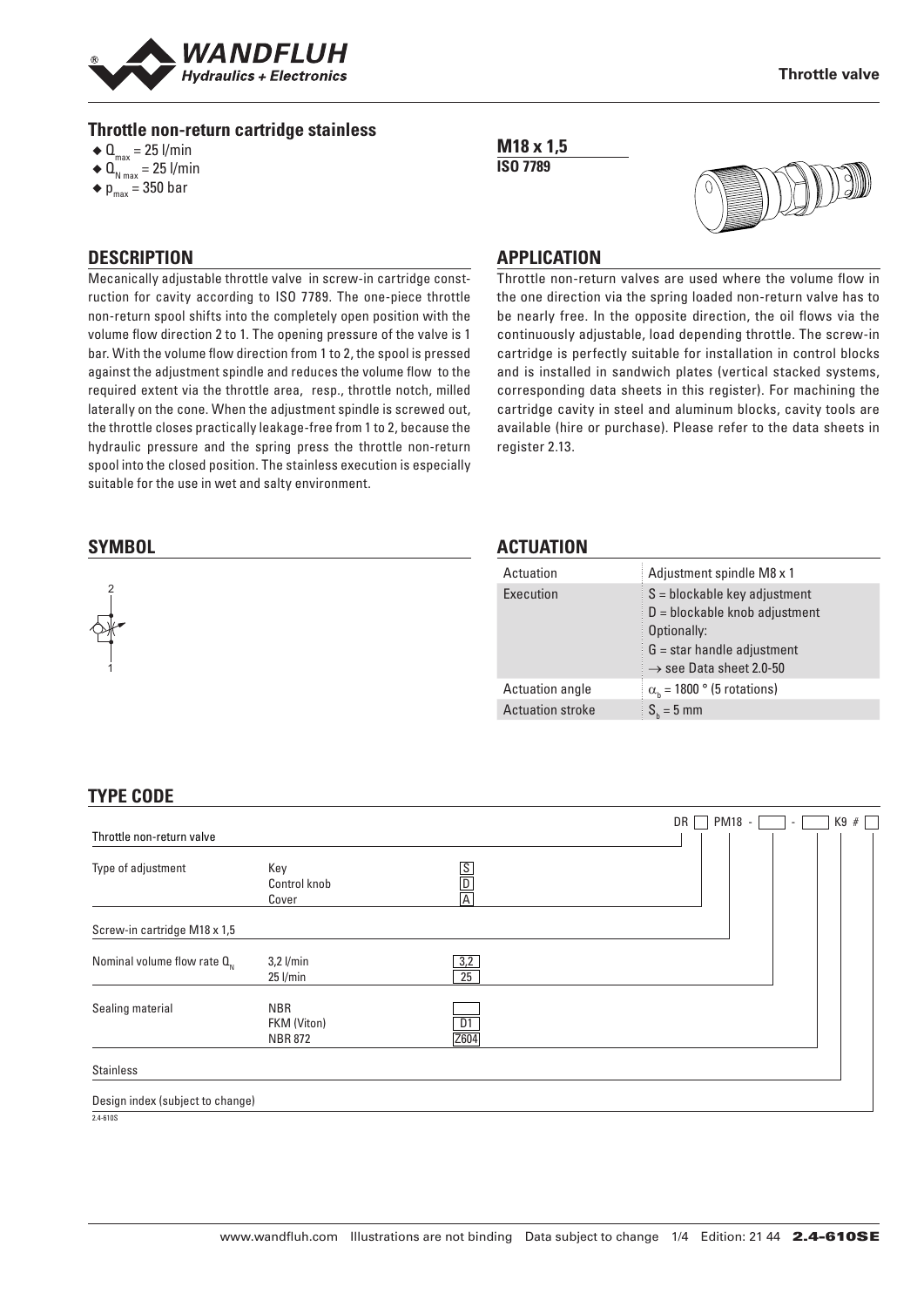

## **GENERAL SPECIFICATIONS**

| Designation         | Throttle non-return valve                                                  |
|---------------------|----------------------------------------------------------------------------|
| Mounting            | Screw-in cartridge construction                                            |
| Nominal size        | M18 x 1,5 according to ISO 7789                                            |
| Ambient temperature | $-25+90 °C$                                                                |
| Weight              | 0,09 kg key adjustment<br>0,13 kg control knob adjustment<br>0,16 kg cover |
| <b>MTTFd</b>        | 150 years                                                                  |
|                     |                                                                            |

## **HYDRAULIC SPECIFICATIONS**

| Working pressure            | $p_{max}$ = 350 bar                                                            |
|-----------------------------|--------------------------------------------------------------------------------|
| Maximum volume flow         | $Q_{\text{max}} = 25$ l/min                                                    |
| Volume flow direction       | $1 \rightarrow 2$ adjustable flow<br>$2 \rightarrow 1$ free flow               |
| Nominal volume flow         | $Q_{N} = 3.2$ ; 25 l/min<br>at 10 bar valve pressure drop                      |
| Leakage oil                 | With closed throttle practically<br>leakage-free                               |
| Fluid                       | Mineral oil, other fluid on request                                            |
| Viscosity range             | 12 mm <sup>2</sup> /s320 mm <sup>2</sup> /s                                    |
| Temperature range<br>fluid  | NBR-25 $+90$ °C<br>FKM (D1) -20+90 °C<br>NBR 872 (Z604) -40+90 °C              |
| Contamination<br>efficiency | Classe 20 / 18 / 1421 / 19 / 15                                                |
| <b>Filtration</b>           | Required filtration grade $\beta$ 1025 $\geq$ 75,<br>see data sheet 1.0-50 / 2 |

#### **SEALING MATERIAL**

NBR or FKM (Viton) as standard, choice in the type code

## **PERFORMANCE SPECIFICATIONS**

| $\Delta p = f(Q)$      | Pressure drop volume flow characteristic<br>$Q_{N} = 3.2$ l/min<br>$1 \rightarrow 2$ via completely opened throttle<br>$2 \rightarrow 1$ via non-return valve with closed throttle |
|------------------------|------------------------------------------------------------------------------------------------------------------------------------------------------------------------------------|
| p [bar]<br>K0003<br>25 |                                                                                                                                                                                    |
|                        |                                                                                                                                                                                    |
| 20                     |                                                                                                                                                                                    |
| 15                     |                                                                                                                                                                                    |
| 10                     |                                                                                                                                                                                    |
| $2 \rightarrow 1$<br>5 | $1\rightarrow 2$                                                                                                                                                                   |
| 0                      | 3<br>5<br>$Q$ [ $l/min$ ]                                                                                                                                                          |





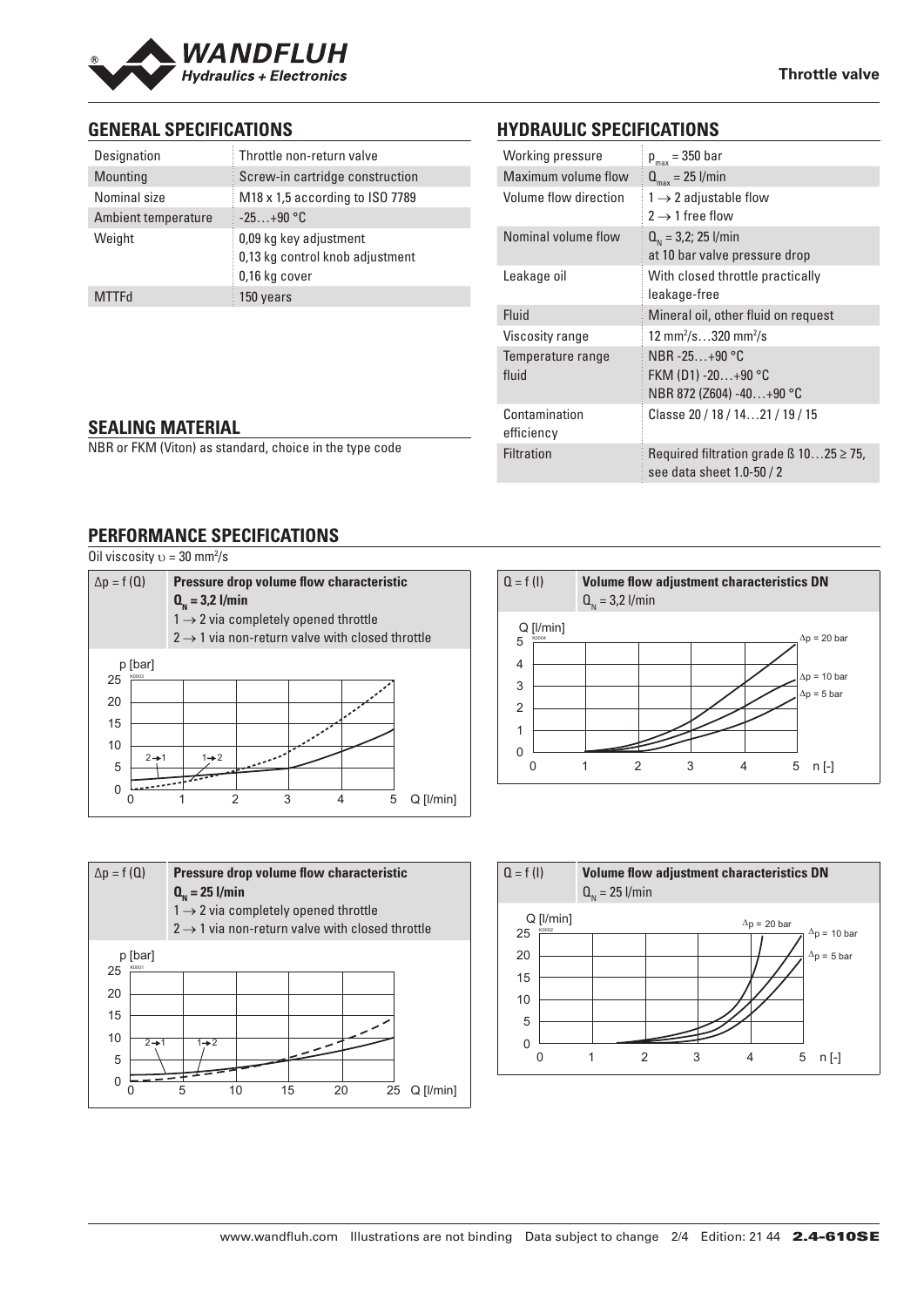

## **DIMENSIONS**

Key adjustment "S"



Cover<sub>"A"</sub>



## **HYDRAULIC CONNECTION**

Cavity drawing according to ISO 7789–18–01–0–98





**Note!** For detailed cavity drawing and cavity tools see data sheet 2.13-1002



Star handle "G"



## **PARTS LIST**

| Position        | Article              | Description                                                  |
|-----------------|----------------------|--------------------------------------------------------------|
| 20 <sup>°</sup> | 114.2228             | Control knob K9                                              |
| 25              | 032.0616             | Cover rd 23 / 3 x 35 K9                                      |
| 26              | 082.2004             | Star handle rd 40 x 26                                       |
| 30              | 193.1042             | <b>Retainer stainless rd 4 DIN 6799</b>                      |
| 40              | 153.1303             | Hexagon nut 0,5d A4 M6 x 3,2                                 |
| 45              | 234.1060             | Washer DIN 125A M6                                           |
| 50 <sup>°</sup> | 160.2156<br>160.6156 | 0-ring ID 15,60 x 1,78 (NBR)<br>0-ring ID 15,60 x 1,78 (FKM) |
| 60              | 160.2111<br>160.6111 | 0-ring ID 11,11 x 1,78 (NBR)<br>0-ring ID 11,11 x 1,78 (FKM) |
| 70              | 049.3156             | Backup ring rd $12.1 \times 15 \times 1.4$                   |